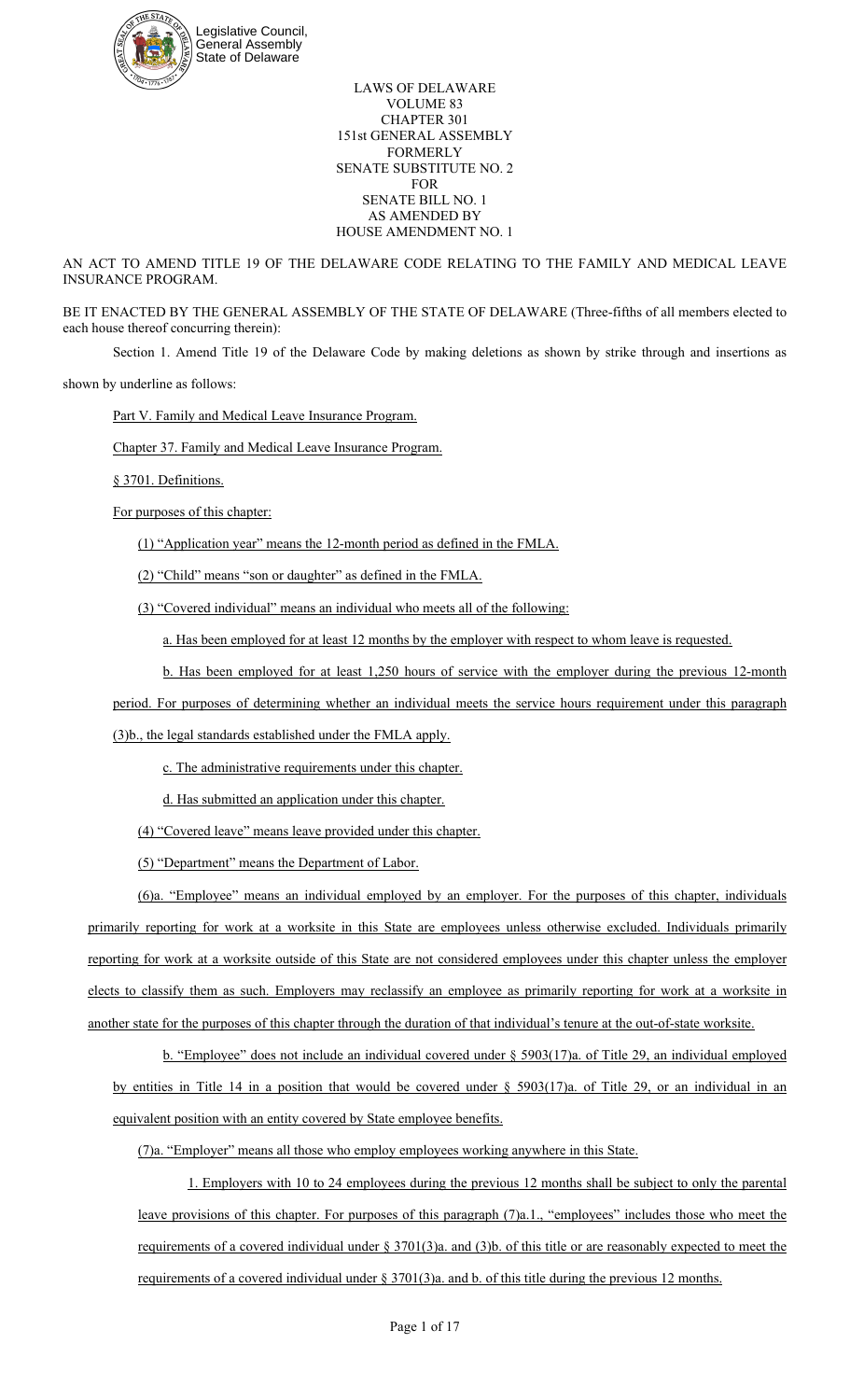2. Employers with 25 or more employees during the previous 12 months shall be subject to all parental, family caregiving, and medical leave provisions of this chapter. For purposes of this paragraph (7)a.2., "employees" includes those who meet the requirements of a covered individual under  $\S$  3701(3)a. and (3)b. of this title or are reasonably expected to meet the requirements of a covered individual under § 3701(3)a. and b. of this title during the previous 12 months.

b. "Employer" does not include any of the following:

1. Anyone who employs less than 10 employees in this State during the previous 12 months.

2. The federal government.

3. Any business that is closed in its entirety for 30 consecutive days or more per year.

(8) "Family and medical leave benefits" means benefits provided under this chapter.

(9) "Family caregiving leave" includes leave under  $\S 3702(a)(2)$  and  $(a)(4)$  of this title.

(10) "Family caregiving leave benefits" means benefits paid under § 3704 of this title and provided under § 3702(a)

of this title to a covered individual while the covered individual is on family leave.

(11) "Family member" means all of the following:

a. A parent, as defined under the FMLA.

b. A child.

c. A spouse, as defined under the FMLA.

(12) "FMLA" means the Family and Medical Leave Act, 29 U.S.C. Chapter 28.

(13) "Fund" means the Family and Medical Leave Insurance Account Fund created under this chapter.

(14) "Health care provider" means as defined under the FMLA.

(15) "Medical leave" includes leave under  $\S 3702(a)(3)$  of this title.

(16) "Medical leave benefits" means benefits paid under § 3704 of this title and provided under § 3702(a) of this

title to a covered individual while the covered individual is on medical leave.

(17) "Parental leave" includes leave under  $\S 3702(a)(1)$  of this title.

(18) "Parental leave benefits" means benefits paid under § 3704 of this title and provided under § 3702(a) of this title to a covered individual while the covered individual is on parental leave.

(19) "Qualifying exigency" means as defined under the FMLA.

(20)a. "Retaliatory personnel action" means an adverse action against an employee for the exercise of, or good faith attempt to exercise, a right guaranteed under this chapter, including any threat, discharge, suspension, demotion, or reduction of hours, or report or threat to report an employee's suspected citizenship or immigration status or the suspected citizenship or immigration status of a family member of the employee to a federal, state, or local agency.

b. "Retaliatory personnel action" includes interference with or punishment for participating or assisting, in any manner, in an investigation, proceeding, or hearing under this chapter.

(21) "Secretary" means the Secretary of the Department.

(22) "Serious health condition" means as defined under the FMLA.

(23) "Small business" means all of the following:

a. For purposes of parental leave, all those that employ 9 or less employees working anywhere in this State.

b. For purposes of family caregiving leave and medical leave, all those that employ 24 or less employees

working anywhere in this State.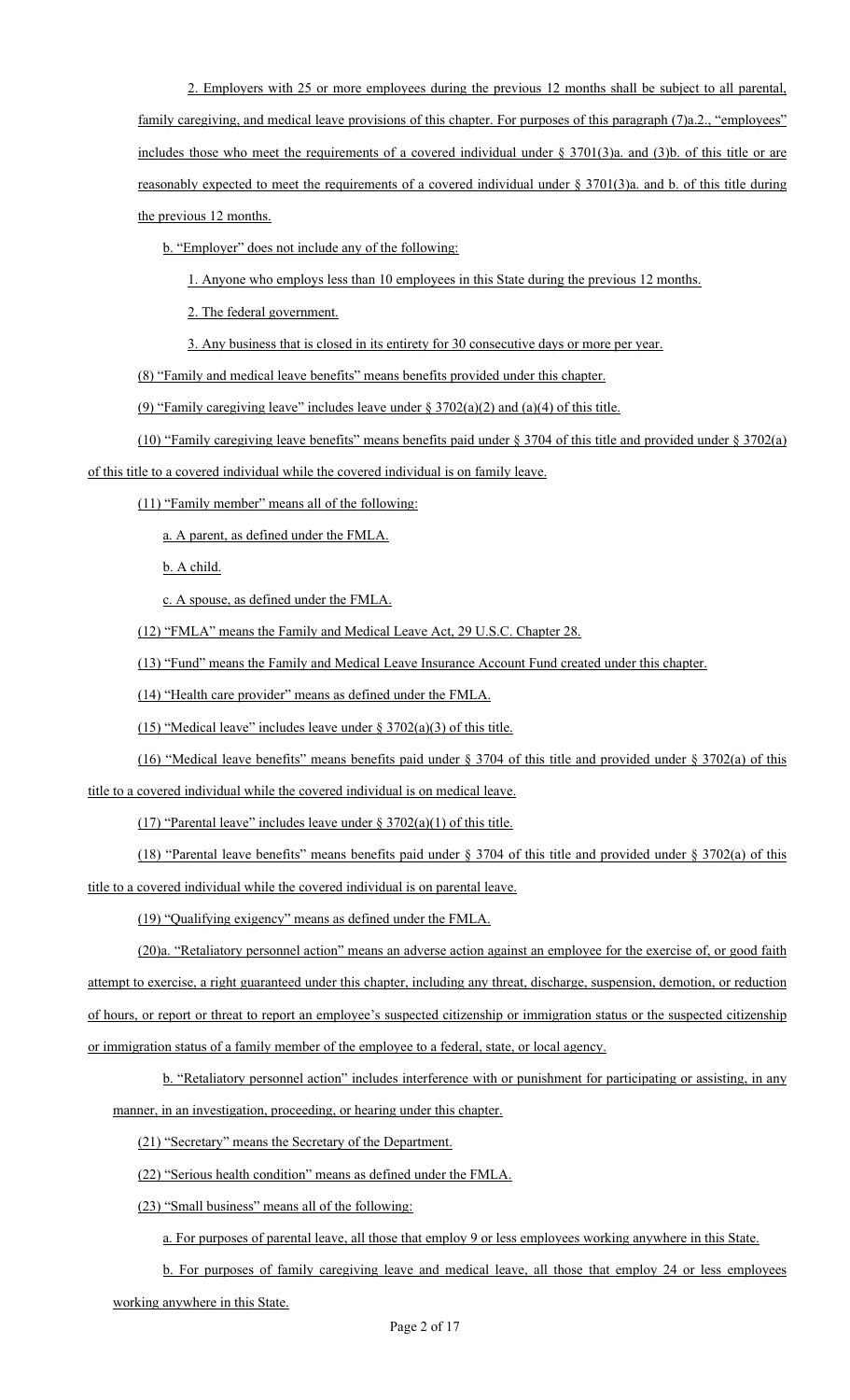(24) "Wages" means remuneration for employment as determined for purposes of old-age, survivors, and disability

insurance for employees and employers under the Federal Insurance Contribution Act, 26 U.S.C. Chapter 21.

§ 3702. Eligibility for benefits; serious health condition; certification or documentation of leave.

(a) Beginning 1 year after the start of contributions under § 3705 of this title, and subject to subsection (c) of this section, family and medical leave benefits are payable to a covered individual who meets one of the following:

(1) Because of a birth, adoption, or placement through foster care of a child, is caring for the child during the first year after the birth, adoption, or placement of the child.

(2) Is caring for a family member with a serious health condition.

(3) Has a serious health condition that makes the covered individual unable to perform the functions of the covered individual's position.

(4) Has a qualifying exigency.

(b) In applying and construing serious health condition, consideration must be given to the application and construction given to serious health condition under the FMLA.

 $(c)(1)$  An employer or an approved private plan under § 3716 of this title shall collect and retain information from covered individuals verifying parental leave status, serious health condition, or qualifying exigency when a covered individual submits an application under this chapter. An employer shall require that a request for leave based on a serious health condition under paragraph  $(a)(2)$  or  $(a)(3)$  of this section be supported by a certification issued by the health care provider of the covered individual or of the family member of the covered individual, as appropriate. The covered individual shall provide, in a timely manner, a copy of the certification to the employer or an approved private plan under § 3716 of this title.

(2) A certification required under paragraph (c)(1) of this section is sufficient if it includes all of the following:

a. The date on which the serious health condition commenced.

b. The probable duration of the condition.

c. The appropriate medical facts within the knowledge of the health care provider regarding the condition.

d. A statement of the following, as appropriate:

1. For purposes of leave under paragraph (a)(2) of this section, a statement that the covered individual is needed to care for the family member who has a serious health condition and an estimate of the time that the covered individual needs to care for the family member.

2. For purposes of leave under paragraph (a)(3) of this section, a statement that the covered individual is unable to perform the functions of the covered individual's position.

e. If the leave is to be taken intermittently or on a reduced leave schedule under § 3706 of this title for planned medical treatment, the dates on which the medical treatment is expected to be given and the duration of the medical treatment.

f. If the leave is to be taken intermittently or on a reduced leave schedule under  $\S 3706$  of this title for purposes of leave under paragraph  $(a)(2)$  of this section, a statement that the covered individual's intermittent leave or leave on a reduced leave schedule is necessary for the care of the family member who has the serious health condition, or will assist in the family member's recovery, and the expected duration and schedule of the intermittent leave or reduced leave schedule.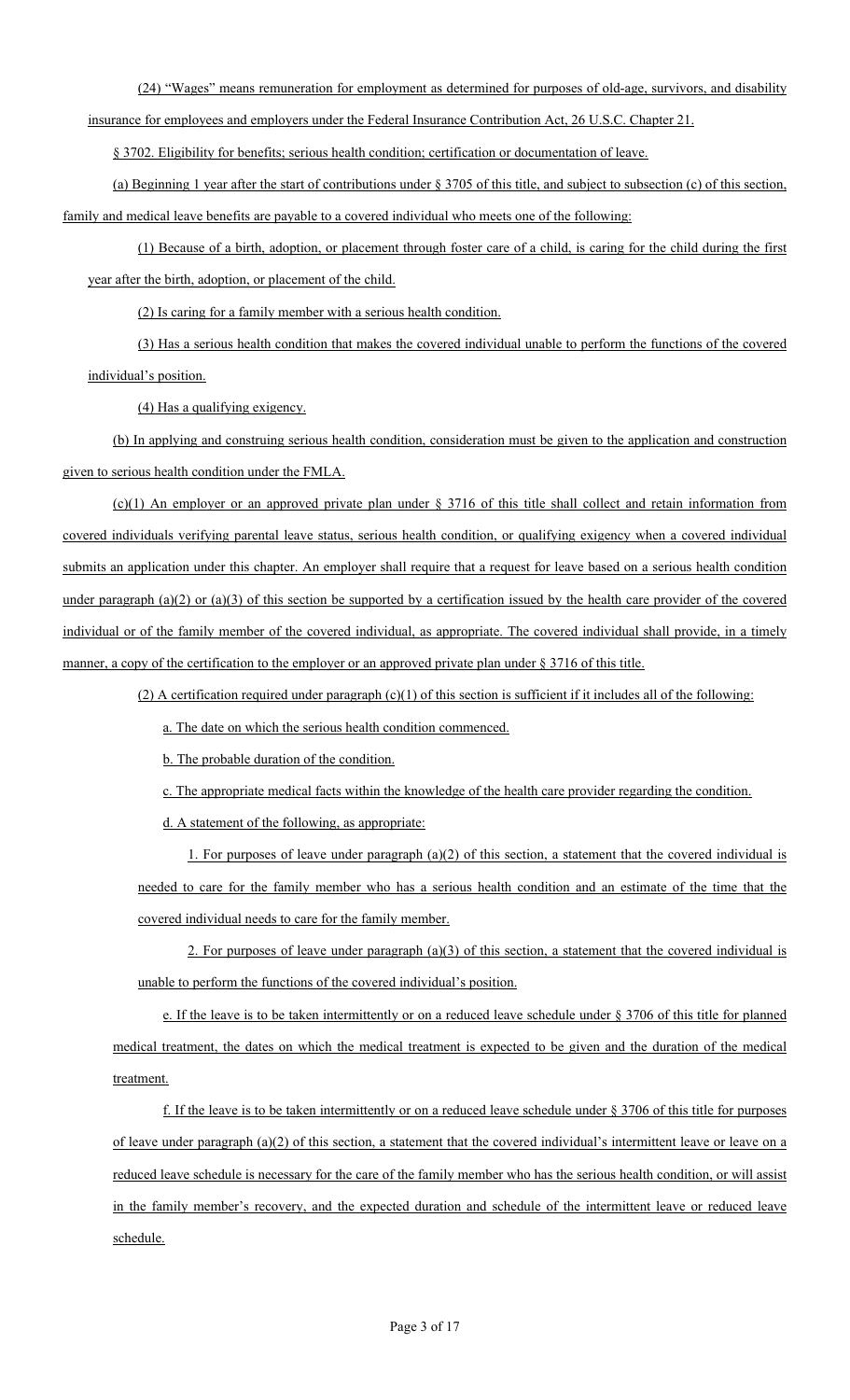g. If the leave is to be taken intermittently or on a reduced leave schedule under § 3706 of this title for purposes of leave under paragraph (a)(3) of this section, a statement of the medical necessity of the intermittent leave or leave on a reduced leave schedule and the expected duration of the intermittent leave or reduced leave schedule.

(3)a. If the employer or an approved private plan under § 3716 of this title has reason to doubt the validity of a certification provided under this subsection, the employer or private plan may require, at the expense of the employer or private plan, that the covered individual obtain the opinion of a second health care provider designated or approved by the employer or private plan concerning any information certified under this subsection. A health care provider designated under this paragraph (c)(3)a. may not be employed on a regular basis by the employer, Department or private plan.

b. If the second opinion under paragraph  $(c)(3)a$ . of this section differs from the opinion in the original certification provided by the covered individual under this subsection, the employer or private plan may require, at the expense of the employer or private plan, that the employee obtain the opinion of a third health care provider designated or approved jointly by the employer or private plan and the covered individual concerning any information certified under this subsection. The third opinion is final and binding on the employer or private plan and the covered individual.

(4)a. The employer or an approved private plan under § 3716 of this title may require that the covered individual obtain subsequent recertifications on a reasonable basis.

b. The standards for determining what constitutes a reasonable basis for recertification may be governed by a collective bargaining agreement between the employer or private plan and a labor organization which is the collective bargaining representative of the unit of which the covered individual is a part if such a collective bargaining agreement is in effect.

c. Unless otherwise required by the covered individual's health care provider, the employer or private plan may not require recertification more than once during a 30-day period and, in any case, may not unreasonably require recertification.

d. The employer or an approved private plan under § 3716 of this title shall pay for any recertification that is not covered by the covered individual's health insurance.

(d) The employer or an approved private plan under § 3716 of this title shall require that a request for leave based on a serious health condition under paragraph (a)(2) of this section of a family member be supported by documentation demonstrating the nature and extent of the relationship.

§ 3703. Duration of benefits.

(a) A covered individual is eligible for a maximum of 12 weeks of family and medical leave benefits in an application year.

(1) The maximum number of weeks during which parental leave benefits are payable under  $\S 3702(a)(1)$  of this title in an application year is 12 weeks.

(2) The maximum aggregate number of weeks during which medical leave and family caregiving leave benefits are payable under § 3702(a)(2), (a)(3), and (a)(4) of this title in an application year is 6 weeks in any 24-month period.

(b) If 2 parents are entitled to leave under  $\S 3702(a)(1)$ , (a)(2), or (a)(4) of this title and are employed by the same employer, the aggregate number of weeks of leave to which both may be entitled may be limited by the employer to 12 weeks during any 12-month period. The Department may adopt regulations limiting aggregate family caregiving leave claimed by multiple family members for the same qualifying event under § 3702(a) of this title.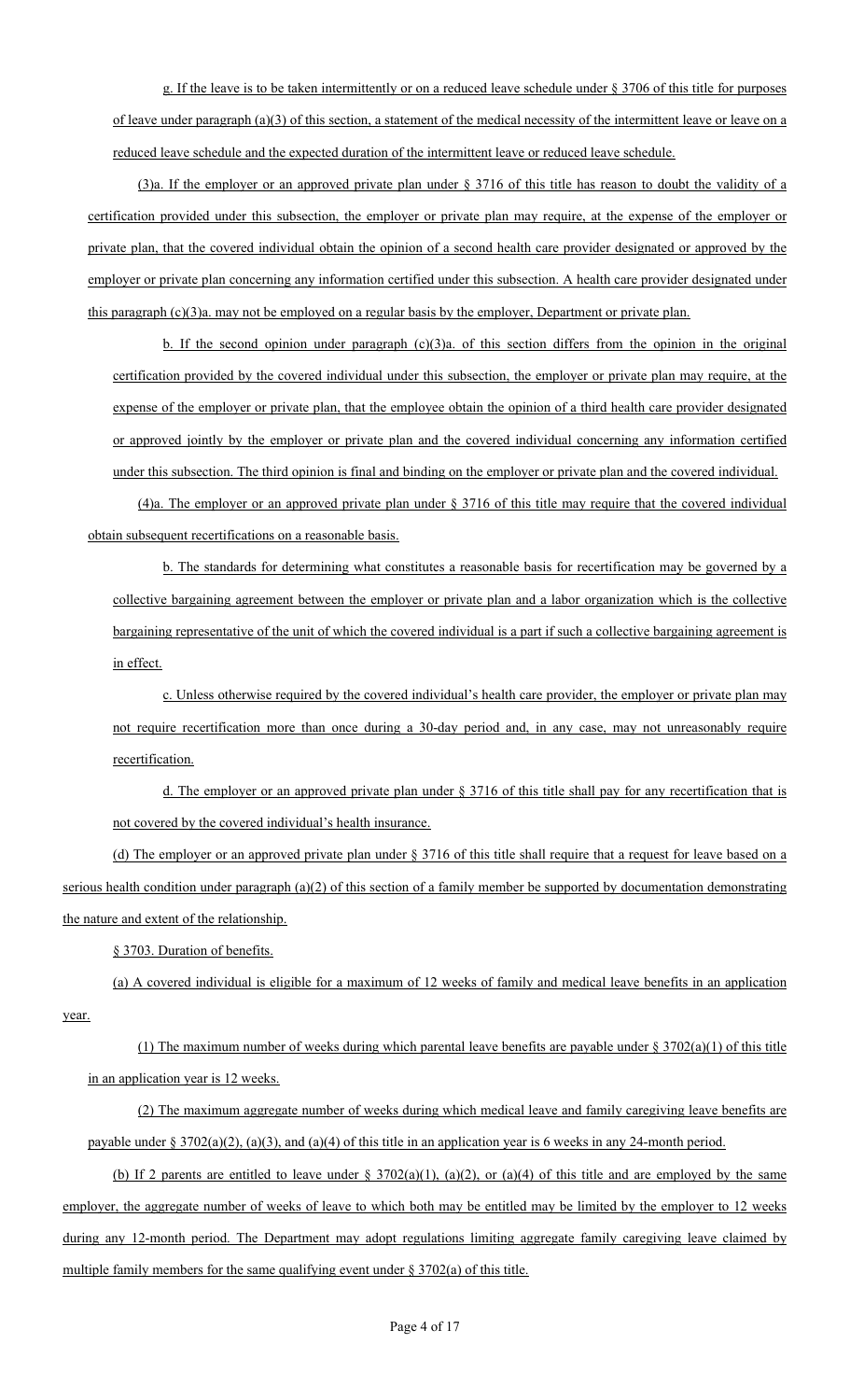(c) Except for parental leave benefits, and as permitted under § 3706 of this title, a covered individual is eligible for benefits under this chapter not more than once in a 24-month period.

(d) An employer must approve or deny an application for benefits under this section within 5 business days of receipt of a completed application that includes documentation necessary to review the claim. If the claim is denied, the employer shall notify the covered individual of the reason for the denial.

(e) The employer must notify the Department, in a manner determined by the Department, within 3 business days of a claim being approved under this chapter. The first payment of benefits to a covered individual must be made within 30 days after the employer has notified the Department of the approved claim. Subsequent payments must be made every 2 weeks.

(f) An employer with less than 25 employees may elect, with notice to the Department and employees, for each employee to exercise not less than half of the employee's parental leave for 5 years from the start of benefits under § 3702 of this title.

§ 3704. Amount of benefits.

(a) The amount of family and medical leave benefits is to be determined as follows:

(1) The weekly benefit must be 80% of the covered individual's average weekly wages rounded up to the nearest even \$1.00 increment during the 12 months preceding submission of the application.

(2) The minimum weekly benefit may not be less than \$100 a week, except that if the covered individual's average weekly wage is less than \$100 a week, the weekly benefit must be the covered individual's full wage.

(3) The maximum weekly benefit in 2026 and 2027 must be \$900. In each year after 2027, the maximum weekly benefit must increase in proportion to the annual average increase, if any, in the Consumer Price Index for All Urban Consumers, Philadelphia-Camden-Wilmington Metropolitan area that is published by the Bureau of Labor Statistics of the United States Department of Labor. In each year after 2027, the period of change must be calculated from October 2026 to the October before the start of the calendar year. When the Department determines a maximum weekly benefit amount using the Consumer Price Index under this paragraph (a)(3), the amount must be rounded to the nearest even \$5.00 increment as determined in the discretion of the Secretary.

(b) Family and medical leave benefits are not payable for less than 1 work day of covered leave taken in 1 work week.

(c) The Department shall determine, by regulation, how benefits are to be calculated for covered individuals with more than 1 source of wages and when 12 months of wages preceding the submission of application for benefits are not available to the Department.

§ 3705. Contributions.

(a) Payroll contributions are authorized to finance the payment of benefits under this chapter. The Department shall regulate the deduction, withholding, and payment of the contribution.

(b) Beginning on January 1, 2025, for each employee, an employer shall quarterly, or more frequently as regulated by the Department, remit to the Fund contributions in the form and manner determined by the Department.

(1) The contribution rate for medical leave benefits is as follows:

a. For 2025 and 2026, the contribution rate for medical leave benefits as a percentage of wages is 0.4%.

Page 5 of 17 b. For 2027, and each calendar year after 2027, the Department shall set the contribution rate for medical leave benefits as a percentage of wages based on sound actuarial principles. The Department may not set the contribution rate higher than the rate necessary to obtain a total amount of contributions equal to 125% of the medical leave benefits paid during the immediately preceding calendar year plus an amount equal to 125% of the cost of administration of the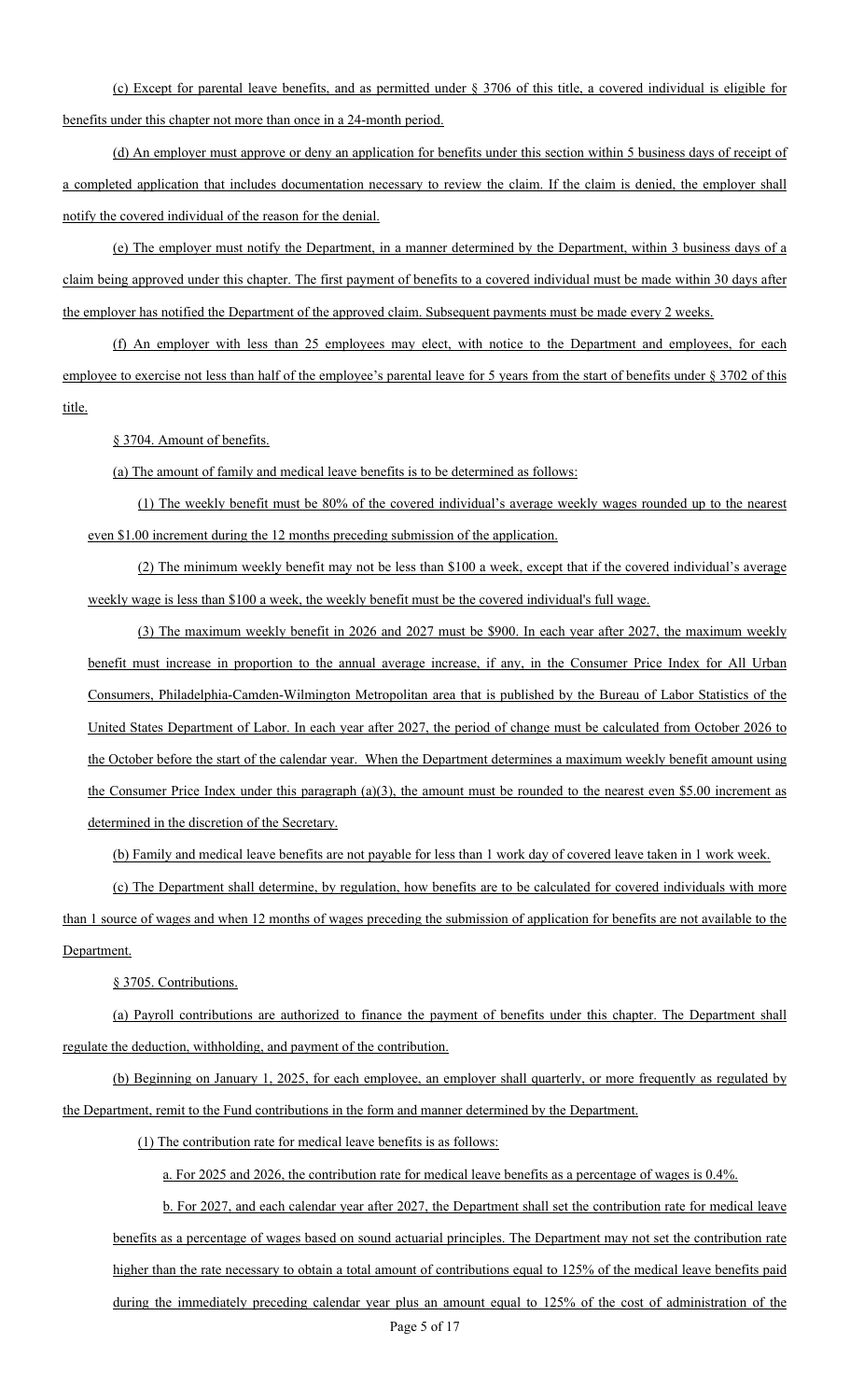payment of those benefits during the immediately preceding calendar year, less the amount of net assets remaining in the Fund as of December 31 of the immediately preceding calendar year.

(2) The contribution rate for family caregiving leave benefits is as follows:

a. For 2025 and 2026, the contribution rate for family caregiving leave benefits as a percentage of wages is 0.08%.

b. For 2027, and each calendar year after 2027, the Department shall set the contribution rate for family caregiving leave benefits based as a percentage of wages on sound actuarial principles. The Department may not set the contribution rate higher than the rate necessary to obtain a total amount of contributions equal to 125% of the family caregiving leave benefits paid during the immediately preceding calendar year plus an amount equal to 125% of the cost of administration of the payment of those benefits during the immediately preceding calendar year, less the amount of net assets remaining in the Fund as of December 31 of the immediately preceding calendar year.

(3) The contribution rate for parental leave benefits is as follows:

a. For 2025 and 2026, the contribution rate for parental leave benefits as a percentage of wages is 0.32%.

b. For 2027, and each calendar year after 2027, the Department shall set the contribution rate for parental leave benefits as a percentage of wages based on sound actuarial principles. The Department may not set the contribution rate higher than the rate necessary to obtain a total amount of contributions equal to 125% of the parental leave benefits paid during the immediately preceding calendar year plus an amount equal to 125% of the cost of administration of the payment of those benefits during the immediately preceding calendar year, less the amount of net assets remaining in the Fund as of December 31 of the immediately preceding calendar year.

(c) *Limitation on benefits and contribution rates; evidentiary standard.*

(1) *General.* Notwithstanding a provision of this chapter to the contrary, this subsection controls with respect to benefits available under, and contributions required by, this chapter.

(2) *Contribution rate; limitation.*

a. For purposes of this subsection, "contribution rate" means the sum of the contribution rate for medical, family caregiving, and parental leave benefits.

b. If, after using the actuarial principles under § 3705(b) of this title, the Department determines that the contribution rate would exceed 1.00%, paragraph (c)(3) of this section applies.

(3) *Contribution redetermination; benefits reduction.* If, under paragraph (c)(2)b. of this section, the Department determines that the contribution rate effective as of the first day beginning on the next calendar year would exceed 1.00%, effective as of and for such calendar year the Department shall reduce the percentage of average weekly wages for employees from 80% to the lowest percentage of average weekly wages for employees as necessary to compute a contribution rate that does not exceed 1.00%.

(4) *Preservation of Fund balance.* Notwithstanding anything in this chapter to the contrary, after using the actuarial principles under § 3705(b) of this title and considering other information deemed appropriate under the circumstances by the Secretary, the Secretary may at any time reduce the percentage of average weekly wages for employees to the lowest percentage of average weekly wages for employees as necessary to attempt to prevent the projected balance of the Fund during the ensuing 12 month period from falling below a specific balance or other actuarially sound measure adopted by the Department.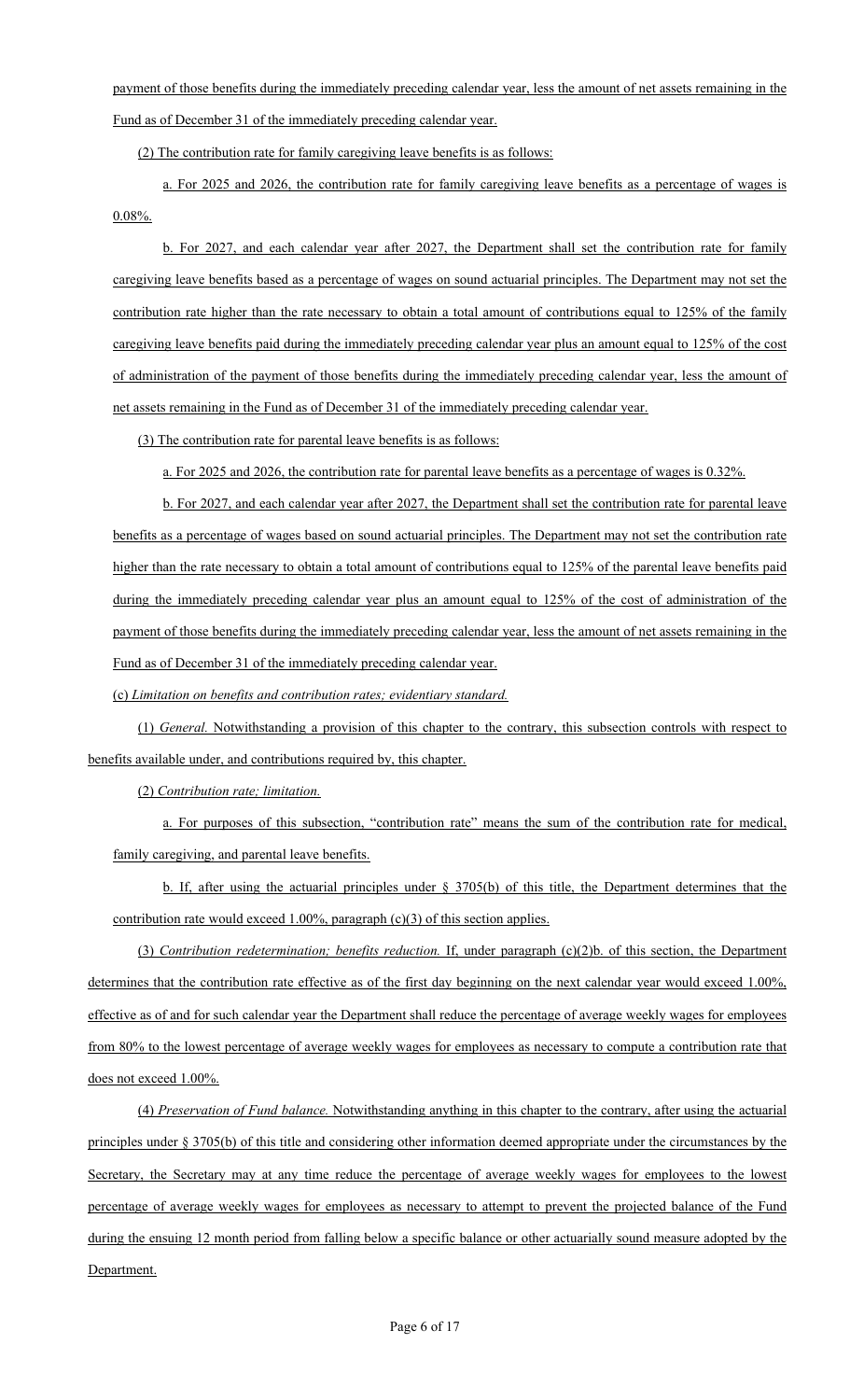(5) *Evidentiary standard*. An allegation of abuse in the exercise of the discretion authorized by this section must be established by clear and convincing evidence of actual abuse of discretion in the court then having primary jurisdiction.

(d) From the wages of an employee for whom a contribution is required under subsection (b)(1) of this section, an employer shall deduct not greater than 50% of the contribution required for the employee. However, an employer may elect to pay all or any portion of the employee's share of the contribution listed in subsection (b)(1) of this section.

(e) From the wages of an employee for whom a contribution is required under subsection (b)(2) of this section, an employer shall deduct not greater than 50% of the contribution required for the employee. However, an employer may elect to pay all or any portion of the employee's share of the contribution listed in subsection (b)(2) of this section.

(f) From the wages of an employee for whom a contribution is required under subsection (b)(3) of this section, an employer shall deduct not greater than 50% of the contribution required for the employee. However, an employer may elect to pay all or any portion of the employee's share of the contribution listed in subsection (b)(3) of this section.

(g) An employer's deduction from an employee's wages under this section may only be made concurrent with, and proportionate to, the liability incurred by the employer and the payment of wages to the employee. The employer is liable for the contribution at the time that wages are paid and shall remit the total contribution required under subsection (b) of this section to the Fund. If the employer fails to deduct wages of an employee when the wages are paid, the employer remains liable for the full amount of the contribution, including that amount not deducted from an employee's wages.

(h) A contribution that remains unpaid on the date it is due and payable, as determined by the Department, accrues interest, at a rate determined by the Department by regulation, from and after the due date until payment plus the accrued interest is received by the Fund. Interest collected under this section must be paid into the Fund.

(i)(1) An employer with an approved private plan under  $\S 3716$  of this title for medical leave benefits may not be required to remit the contributions required under subsection (b)(1) of this section.

(2) An employer with an approved private plan under § 3716 of this title for family caregiving leave benefits may not be required to remit the contributions required under subsection (b)(2) of this section.

(3) An employer with an approved private plan under § 3716 of this title for parental leave benefits may not be required to remit the contributions required under subsection(b)(3) of this section.

(j) The Department may require from an employer a sworn or unsworn report with respect to employees of the employer which the Department deems necessary for the effective administration of this chapter. Information provided to the Department in the report must be held confidential and must not be published or be open to public inspection, other than to employees of the Department, in a manner that reveals an employee's or employer's identity. However, an employer or employer's legal representative must be supplied with information from the report for purposes related to this chapter, and an employee or employee's legal representative must be supplied with information from the report that relates only to the employee for purposes related to this chapter.

(k) An employee and employer may opt to file a waiver of the payroll contributions required under this section when an employee's work schedule or length of employment with the employer is not expected to meet the requirements for eligibility for family and medical leave benefits.

(1) The employer shall provide notice to the employee that employee's work schedule or length of employment with the employer is not expected to meet the requirements for eligibility for family and medical leave benefits.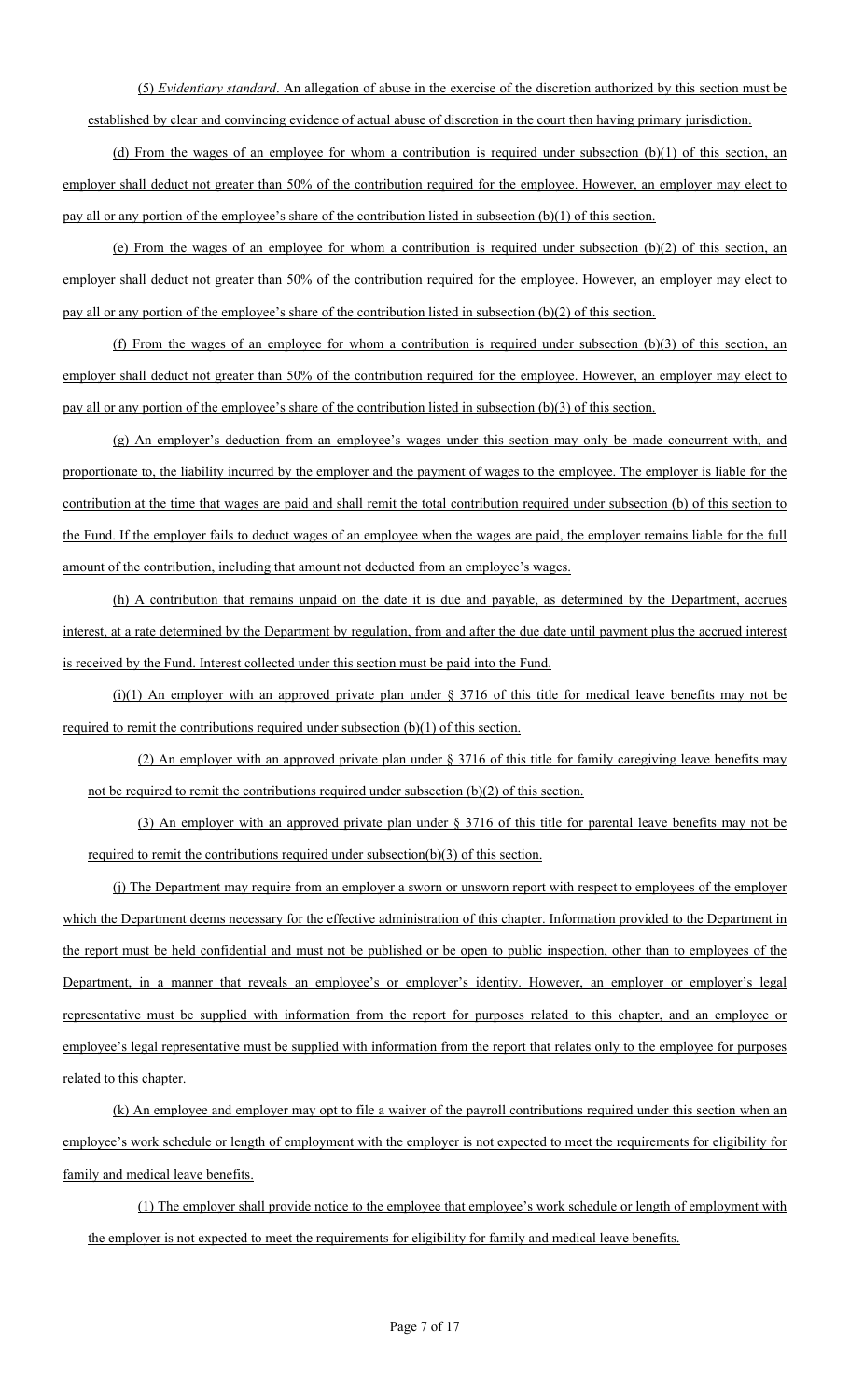(2) The employee shall sign, and the employer shall submit to the Department, a form waiving the payroll contributions required under this section because employee's work schedule or length of employment with the employer is not expected to meet the requirements for eligibility for family and medical leave benefits.

(3) If, after an employee signs a waiver under paragraph  $(k)(2)$  of this section, the employee becomes eligible for family and medical leave benefits, the employee shall sign, and the employer shall submit to the Department, a form revoking the waiver under paragraph (k)(2) of this section. Deductions from wages may not begin until a waiver is revoked.

(4) The Department shall adopt a form for the waiver under paragraph  $(k)(2)$  of this section and the revocation of the waiver under paragraph  $(k)(3)$  of this section.

§ 3706. Reduced leave schedule.

(a) A covered individual may take covered leave on an intermittent or reduced leave schedule in which all of the leave authorized under this chapter is not taken sequentially. Intermittent or reduced leave may be taken only when medically necessary and supported by documentation as required by the certification requirements under § 3702 of this title. Family and medical leave benefits for intermittent or reduced leave schedules must be prorated.

(b) The covered individual shall provide the employer with prior notice of the schedule on which the covered individual will take the covered leave, to the extent practicable. Covered leave taken under this section may not result in a reduction of the total amount of leave to which an employee is entitled beyond the amount of leave actually taken.

(c) Nothing in this section is to be construed to entitle a covered individual to more leave than required under § 3703 of this this title.

§ 3707. Leave and employment protection.

(a) A covered individual who exercises the covered individual's right to family and medical leave benefits shall, on the expiration of the covered leave, be entitled to be restored by the employer to the position held by the covered individual when the covered leave commenced, or to a position with equivalent seniority, status, employment benefits, pay, and other terms and conditions of employment, including fringe benefits and service credits, which the covered individual had been entitled to at the commencement of the covered leave.

(b) During covered leave, the employer shall maintain any health care benefits the covered individual had before taking the leave for the duration of the leave as if the covered individual had continued in employment continuously from the date the covered individual commenced the leave until the date the family and medical leave benefits terminate. The covered individual shall continue to pay the covered individual's share of the cost of health care benefits as required before the commencement of the leave.

(c) An employer who violates this section or § 3708 of this title is liable to an employee affected for all of the following: (1) Damages equal to all of the following:

a. The amount of any of the following:

1. Any wages or employment benefits denied or lost to the employee by reason of the violation.

2. In an action in which wages or employment benefits have not been denied or lost to the employee, any actual monetary losses sustained by the employee as a direct result of the violation, such as the cost of providing care, up to a sum equal to 12 weeks of wages or employment benefits for the employee.

b. Interest on the amount under paragraph (c)(1)a. of this section, calculated at the legal rate.

c. An additional amount as liquidated damages equal to the sum of the amount described in paragraph  $(c)(1)a$ .

of this section and the interest under paragraph (c)(1)b. of this section. If an employer who has violated this section or  $\S$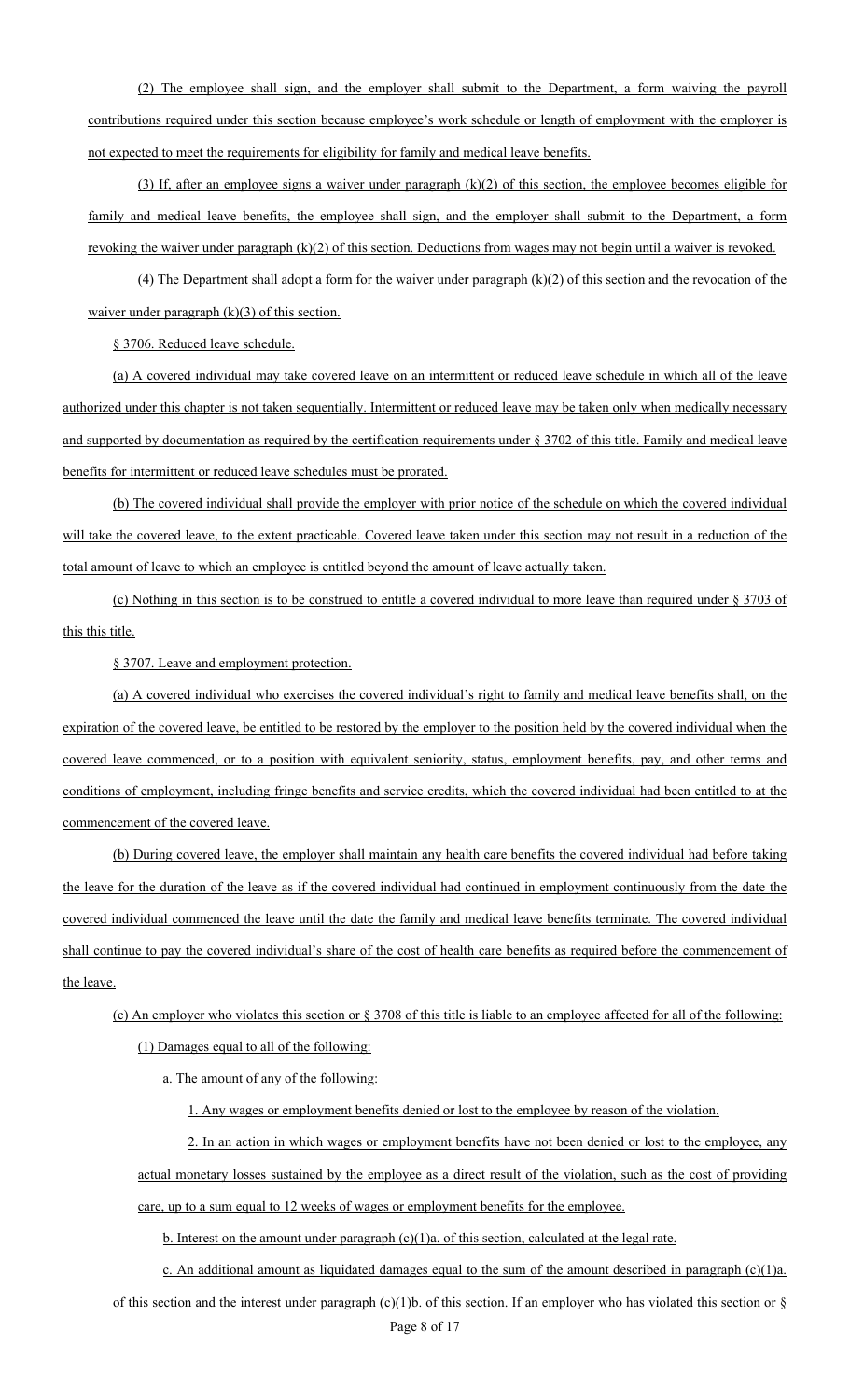3708 of this title proves to the satisfaction of the court that the act or omission that violated this section or § 3708 of this title was in good faith and that the employer had reasonable grounds for believing that the act or omission was not a violation of this section or § 3708 of this title, the court may reduce the amount of the liability to the amount and interest determined under paragraph $(c)(1)a$ . and  $(c)(1)b$ . of this section, respectively.

(2) For equitable relief as may be appropriate, including employment, reinstatement, and promotion.

(d) An action under subsection (c) of this section may be maintained against an employer in a court of competent jurisdiction in this State by any 1 or more employees for and on behalf of the employees or the employees and other employees similarly situated.

(e)(1) The court in an action under subsection (c) of this section may, in addition to any judgment awarded to the plaintiff, award reasonable attorney fees, reasonable expert witness fees, and other costs of the action to be paid by the defendant.

(2) The court in an action under subsection (c) of this section shall award reasonable attorney fees to a defendant if the court finds the action was brought in bad faith.

(f) Except as provided under subsection (g) of this section, an action may be brought for a violation of this section or  $\S$ 3708 of this title not later than 2 years after the date of the last event constituting the alleged violation for which the action is brought.

(g) In an action brought for a wilful violation of this section or § 3708 of this title, the action may be brought not later than 3 years after the date of the last event constituting the alleged violation for which the action is brought.

§ 3708. Retaliatory personnel actions prohibited.

(a) It is unlawful for an employer or any other person to interfere with, restrain, or deny the exercise of, or the attempt to exercise, any right protected under this chapter.

(b) An employer, temporary help company, employment agency, employee organization, or other person may not take a retaliatory personnel action or otherwise discriminate against an individual because the individual exercised rights protected under this chapter.

(c) Rights protected under this chapter include the following:

(1) The right to request, file for, apply for, or use family and medical leave benefits or covered leave.

(2) The right to communicate to the employer or any other person or entity an intent to file a claim, a complaint with the Department or courts, or an appeal, or testify or prepare to testify or assist in any investigation, hearing, or proceeding under this chapter, at any time, including during the period in which the individual receives family and medical leave benefits under this chapter.

(3) The right to inform a person about an employer's alleged violation of this chapter.

(4) The right to inform an individual of the individual's rights under this chapter.

(d) It is unlawful for an employer's absence control policy to count covered leave taken under this chapter as an absence that may lead to or result in discipline, discharge, demotion, suspension, or any other adverse action.

(e) Protections of this section apply to an individual who mistakenly but in good faith alleges violations of this chapter.

(f) This section is to be enforced as provided in  $\S 3707(c)$  through (g) of this title.

(g) This section applies only to an employee who has been employed by the employer for at least 90 days.

§ 3709. Coordination of benefits.

(a)(1) Covered leave that also qualifies as leave under the FMLA runs concurrently with leave taken under the FMLA and may not be taken in addition to leave under the FMLA.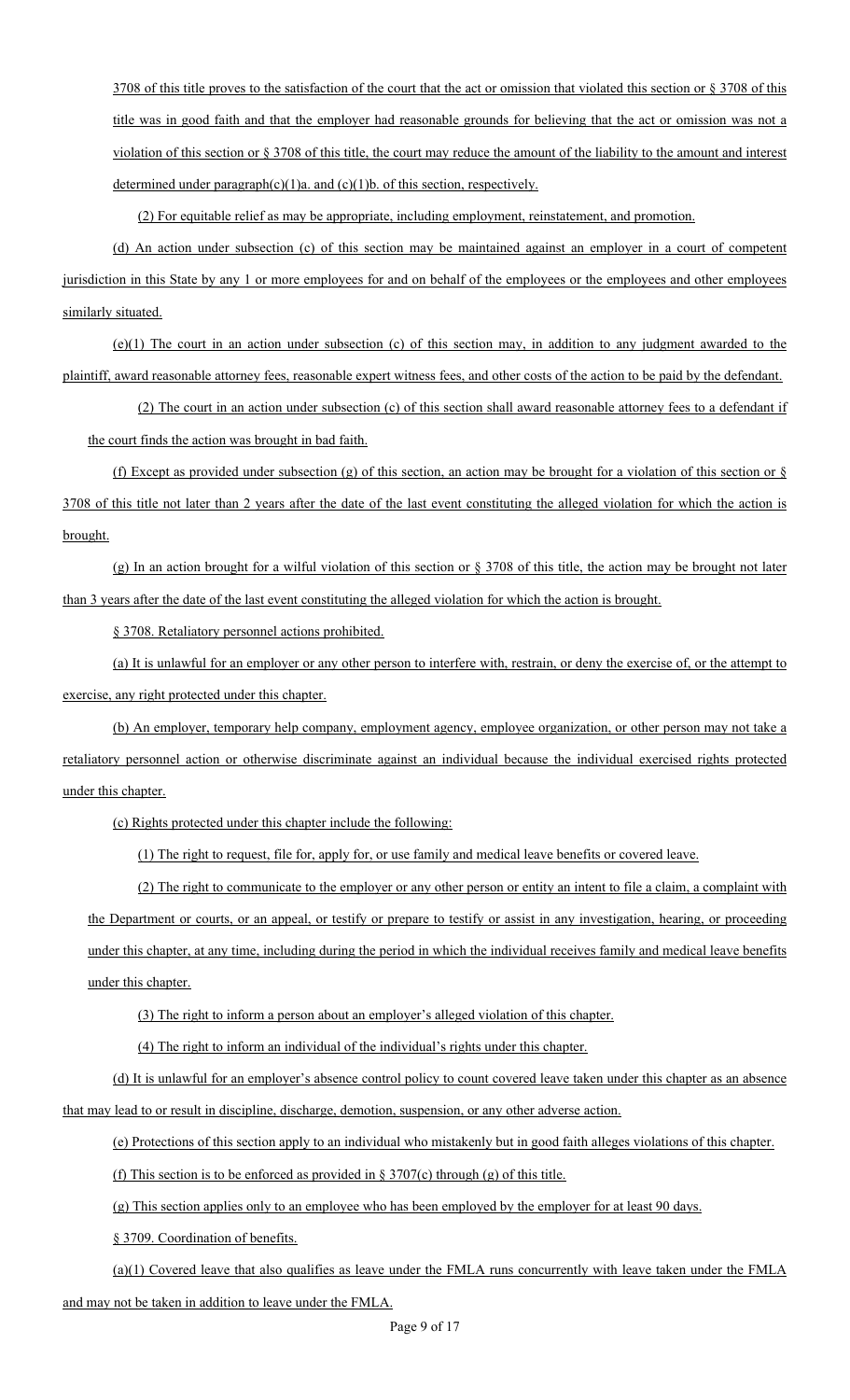(2) An employer may require that payment made under this chapter be made concurrently or otherwise coordinated with payment made or leave allowed under the terms of disability or family care leave under a collective bargaining agreement or employer policy. The employer shall give employees written notice of this requirement.

(3) An employer may require the use of unused accrued paid time off before accessing family and medical leave benefits, and the use of accrued paid time off may count toward the total length of leave provided under this chapter, if the employee is not required to exhaust all paid time off. For purposes of this paragraph (a)(3) of this section, "paid time off" includes an employer's provision of vacation and sick leave.

(4) A covered individual may not access family and medical leave benefits if the use of family and medical leave benefits results in the covered individual receiving more than 100% of the covered individual's weekly wages.

(b)(1) This chapter does not diminish an employer's obligation to comply with any of the following that provide more generous leave:

a. A collective bargaining agreement.

b. An employer policy.

c. Any other law.

(2) An individual's right to covered leave may not be diminished by a collective bargaining agreement entered into or renewed, or an employer policy adopted or retained, after [the effective date of this Act].

(3) An agreement by an individual to waive the individual's rights under this chapter is void as against public policy.

§ 3710. Notice.

(a) An employer shall provide written notice to each employee that includes all of the following:

(1) The employee's right to family and medical leave benefits under this chapter and the terms under which it may

be used.

(2) The amount of family and medical leave benefits.

(3) The procedure for filing a claim for family and medical leave benefits.

(4) The right to job protection and benefits continuation under § 3707 of this title.

(5) That discrimination and retaliatory personnel actions against the employee for requesting, applying for, or using

family and medical leave benefits is prohibited under § 3708 of this title.

(6) That the employee has a right to file a complaint for violations of this chapter.

(7) Whether family and medical leave benefits are available to the employee through the State or an approved private plan under § 3716 of this title.

(b) An employer shall provide the notice required under subsection (a) of this section as follows:

(1) On hiring of the employee.

(2) When the employee requests covered leave or when the employer acquires knowledge that an employee's leave may be for a qualifying event under  $\S 3702(a)$  of this title.

(c) An employer shall display and maintain a poster in a conspicuous place accessible to employees at the employer's place of business that contains the information required under subsection (a) of this section in English, Spanish, and any language that is the first language spoken by at least 5% of the employer's workforce, if the poster has been provided by the Department.

(d) The Department may adopt regulations to establish additional requirements concerning the means by which employers shall provide notice of this chapter.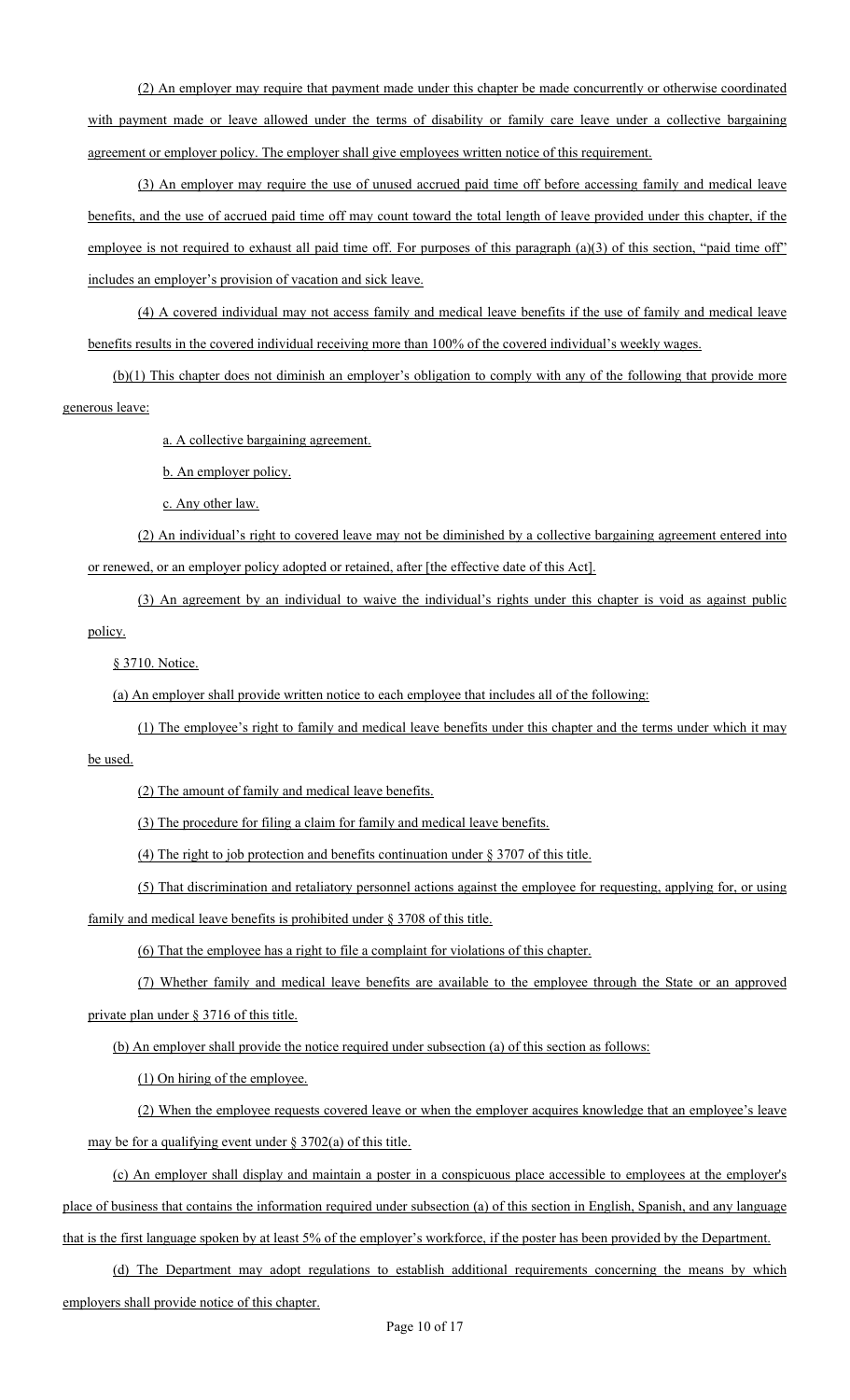(e) An employee shall provide notice of the employee's intention to take covered leave to the employee's employer 30

days in advance, if known, or as soon as practicable.

§ 3711. Appeal.

(a) The process for review of a denial of family and medical leave benefits is as follows:

(1) On a determination of an individual's claim for family and medical leave benefits under this chapter by the employer, the individual may request review of the determination by the Department within 60 days of the issuance of the determination. The Department shall review the denial and issue a determination to the individual in a time and manner determined by the Department.

 $(2)$  On determination by the Department under paragraph  $(a)(1)$  of this subsection or final determination by a private plan under § 3716 of this title, an individual may appeal the determination to the Family and Medical Leave Insurance Appeal Board established under subsection (b) of this section within 30 days of the issuance of the determination.

(b)(1) There is established a Family and Medical Leave Insurance Appeal Board ("Board").

(2) The Board consists of 3 members, appointed by the Governor for a term of 6 years.

(3) The Governor shall fill a vacancy on the Board during a member's term for the unexpired portion of the term.

(4) The Governor may, at any time, after notice and hearing, remove any Board member for gross inefficiency, neglect of duty, malfeasance, misfeasance, or nonfeasance in office. For purposes of this section, a member who is absent without adequate reason for 3 consecutive meetings or fails to attend at least half of all regular meetings during any calendar year is deemed to be in neglect of duty.

(5) Two members of the Board constitute a quorum. A vacancy does not impair the right of the remaining Board members to exercise all of the powers of the Board.

(6) The Governor shall designate 1 member of the Board as the Chair. If the term of the Chair expires or if the Chair becomes vacant for any cause, the Governor shall designate another member as Chair.

(7)a. The Chair of the Board must be paid \$225 for each meeting attended, not to exceed 80 meetings each year.

b. Each of the other members of the Board is to be paid \$175 for each meeting attended, not to exceed 80 meetings each year.

c. The members of the Board shall devote to the duties of the members' office the time necessary for the satisfactory execution of the office.

(c) The decision of the Board with respect to an individual's claim for family and medical leave benefits is final and binding on the parties.

(d) The Department shall implement procedures to ensure confidentiality of all information related to a claim filed or an appeal taken, to the maximum extent permitted by applicable laws.

(e) The Board shall conduct hearings under the Administrative Procedures Act, Chapter 101 of Title 29, except that the Board's hearings are exempt from the public meeting requirements of Chapter 100 of Title 29 to protect confidential health and privacy information.

(f) The Board may adopt regulations to implement this section.

§ 3712. Erroneous payments; disqualification for benefits.

(a) A covered individual is disqualified from family and medical leave benefits for 3 years if the covered individual is determined by the Department to have wilfully made a false statement or misrepresentation regarding a material fact, or wilfully failed to report a material fact, to obtain benefits under this chapter.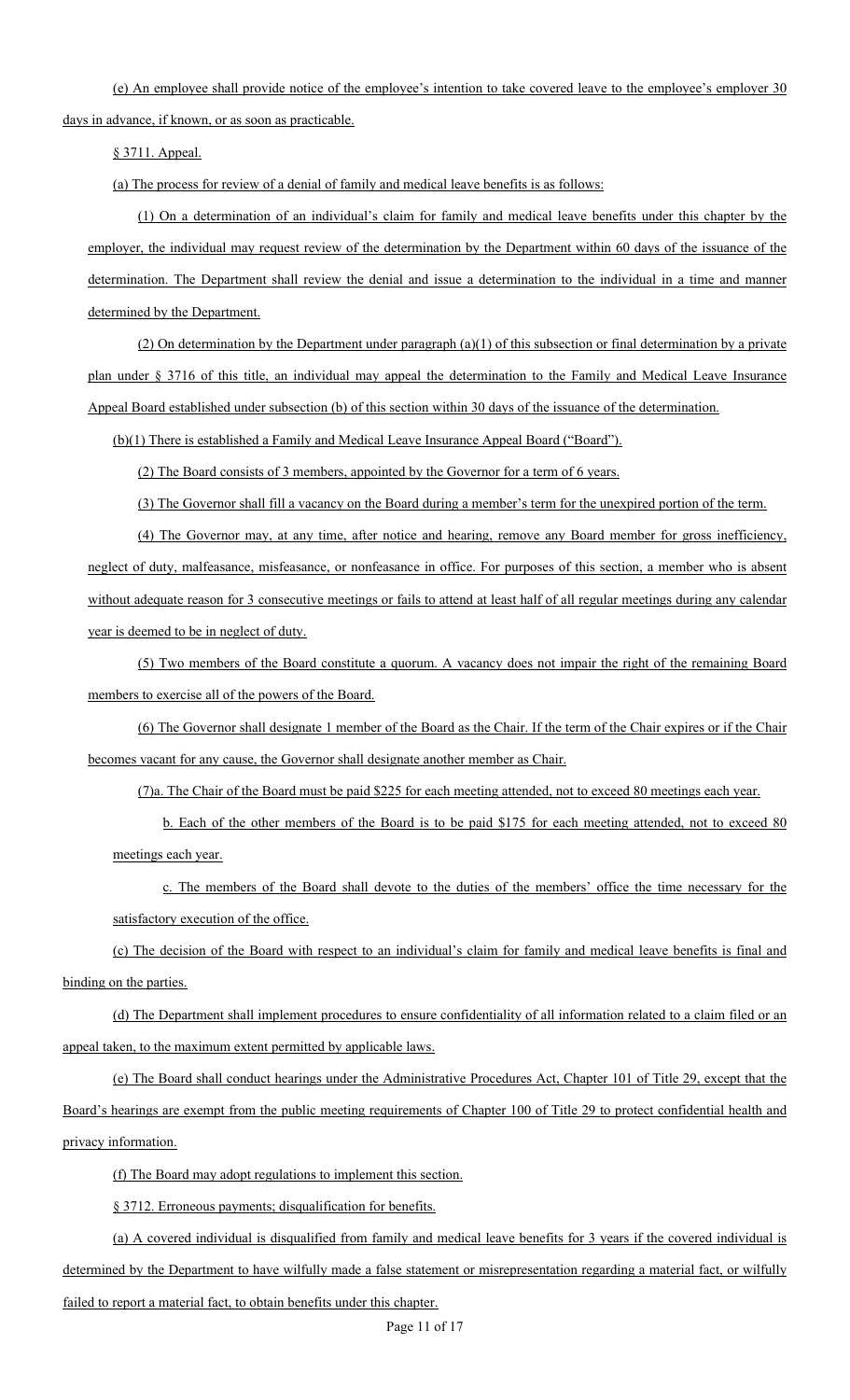(b) If family and medical leave benefits are paid erroneously or as a result of wilful misrepresentation, or if a claim for family and medical leave benefits is rejected after benefits are paid, the Department may seek repayment from the recipient of benefits, with interest in an amount to be determined by the Department, consistent with § 3718 of this title. If benefits are paid due to wilful misrepresentation, the Department may seek an additional penalty of up to 50% of the overpayment and a penalty as permitted by § 3719 of this title.

(c) When the Department determines that an individual obtained an overpayment by fraud, in addition to any disqualification under subsection (a) of this section, the individual is disqualified from receiving family and medical leave benefits until the Department determines that all of the following have occurred:

(1) The total amount of the fraud overpayment, with interest, has been repaid in full.

(2) Any monetary penalty under this section has been paid in full.

§ 3713. Family and Medical Leave Insurance Program.

(a)(1) By January 1, 2025, the Department shall establish and administer a family and medical leave insurance program.

(2) By not later than the date specified in  $\S 3702(a)$  of this title, the Department shall pay family and medical leave benefits as specified under this chapter.

(b) The Department shall establish, and make available to employers, reasonable procedures and forms for filing claims for benefits under this chapter and shall specify the supporting documentation necessary to support a claim for benefits, including any documentation required from a health care provider for proof of a serious health condition.

(c) The Department shall use information sharing and integration technology to facilitate the disclosure of relevant information or records so long as a covered individual consents to the disclosure as required under state law.

(d) Information contained in the files and records pertaining to a covered individual under this chapter is confidential and not open to public inspection, other than to public employees in the performance of their official duties. However, the covered individual, or an authorized representative of the covered individual, may review the records or receive specific information from the records on the presentation of the covered individual's signed authorization.

§ 3714. Federal and state income tax.

The employer or an approved private plan under § 3716 of this title shall advise a covered individual filing a new claim for family and medical leave benefits, at the time of filing the claim, of all of the following:

(1) Family and medical leave benefits may be subject to federal and state income taxes.

(2) Requirements exist pertaining to federal and state estimated tax payments on family and medical leave benefits.

(3) Under regulations established by the Secretary, applicable taxes will be deducted and withheld from the covered individual's payment of family and medical leave benefits.

§ 3715. Family and Medical Leave Insurance Account Fund; establishment and investment.

(a) A special fund designated as the Family and Medical Leave Insurance Fund is created. The Fund holds all revenues collected under this chapter. All moneys credited to the Fund are continuously available for expenditure in accordance with this chapter.

(b) The State Treasurer shall invest the Fund consistent with the investment policies established by the Cash Management Policy Board. The State Treasurer shall credit interest to the Fund on a monthly basis consistent with the rate established by the Cash Management Policy Board. Expenditures from the Fund may be used only for the purposes of the family and medical leave benefits program under this chapter. Only the Secretary or the Secretary's designee may authorize expenditures from the Fund.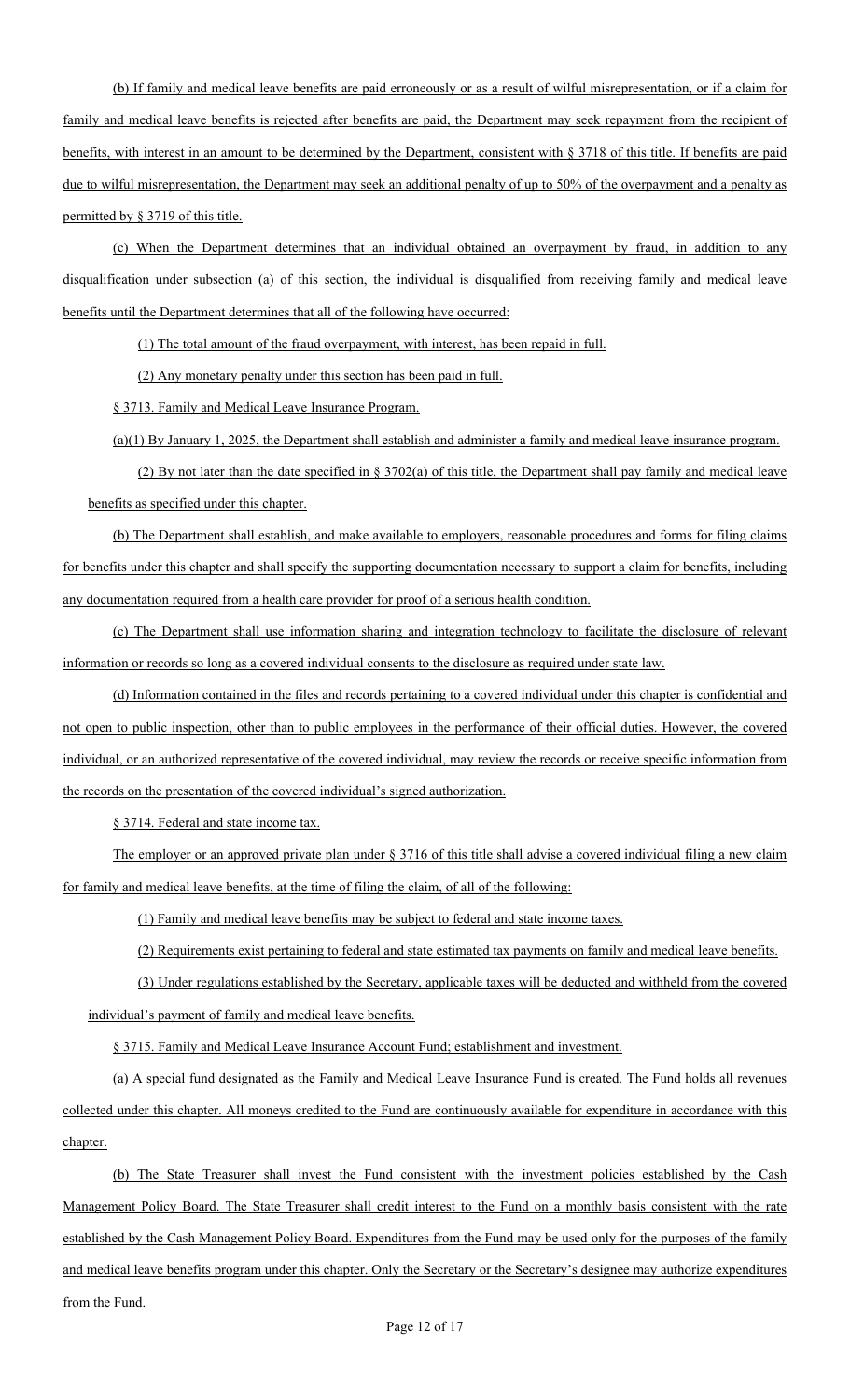(c) The Department may use expenditures from the Fund to pay for the costs associated with administering the

provisions of this chapter.

§ 3716. Private plans.

 $(a)(1)$  Except as provided under subsection (e) of this section, an employer may apply to the Department for approval to meet the employer's obligations under this chapter through a private plan. To be approved as meeting an employer's obligations under this chapter, a private plan must do all of the following:

a. Provide one or more of the following:

1. Family caregiving leave to a covered individual for the reasons under  $\S 3702(a)(2)$  and (a)(4) of this title for the maximum number of weeks in a benefit year required under  $\S 3703(a)(2)$  of this title.

2. Medical leave to a covered individual for the reasons under  $\S 3702(a)(3)$  of this title for the maximum number of weeks in a benefit year required under  $\S 3703(a)(2)$  of this title.

3. Parental leave to a covered individual for the reasons under  $\S 3702(a)(1)$  of this title for the maximum number of weeks in a benefit year required under  $\S 3703(a)(1)$  of this title.

b. Allow a covered individual to take, in the aggregate, the maximum number of weeks of covered leave in a benefit year or 24-month period as required under § 3703(a) and (d) of this title.

c. If family caregiving leave is provided, allow family caregiving leave to be taken for all purposes specified under  $\S 3702(a)(2)$  and  $(a)(4)$  of this title.

d. If family caregiving leave is provided, allow family caregiving leave under  $\S 3702(a)(2)$  and (a)(4) of this title to be taken to care for any family member.

e. If medical leave is provided, allow medical leave under  $\S 3702(a)(3)$  of this title to be taken by a covered individual with any serious health condition.

f. Provide a wage replacement rate during all covered leave of at least the amount required under  $\S 3704(a)(1)$ of this title.

g. Provide a maximum weekly benefit during all covered leave of at least the amount specified under § 3704(a)(3) of this title.

h. Provide a minimum weekly benefit during all covered leave of at least the amount specified under §  $3704(a)(2)$  of this title.

i. Allow covered leave to be taken intermittently or on a reduced schedule as authorized under § 3706 of this title.

j. Impose no additional conditions or restrictions on the use of covered leave beyond those explicitly authorized by this chapter or regulations issued under this chapter.

k. Allow an employee covered under the private plan who is eligible to take covered leave under this chapter to take covered leave under the private plan.

*l*. Providing that the cost to employees covered by a private plan is not greater than the cost charged to employees under the State program.

m. Provide an internal administrative review process and notice to employees of the option to appeal a final determination of the private plan to the Family and Medical Leave Insurance Appeal, consistent with § 3711 of this title.

(2) For a private plan to be approved as meeting an employer's obligations under this chapter, the private plan must also

comply with all of the following: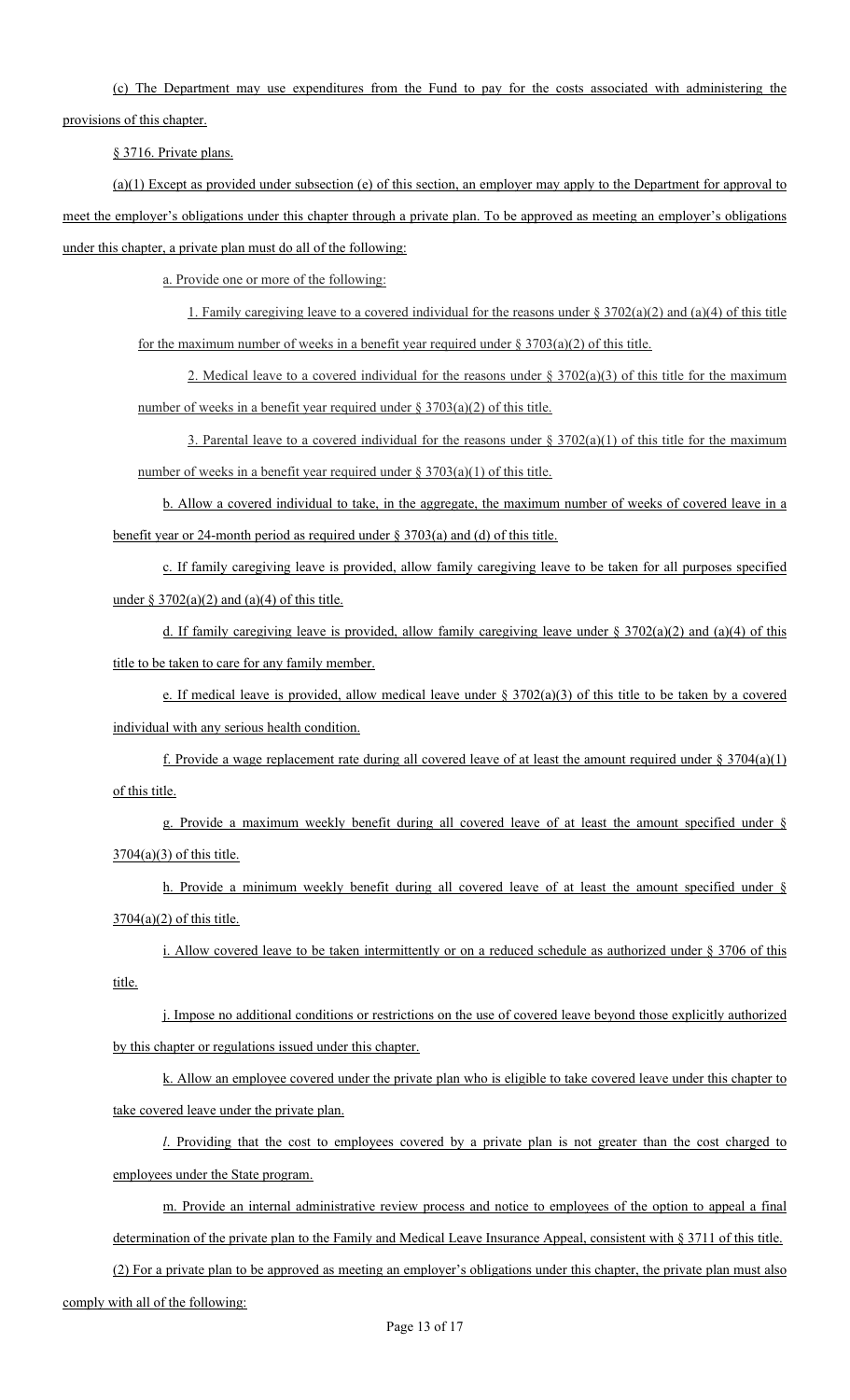a. If the private plan is in the form of self-insurance, the employer must furnish a bond running to the State, with a surety company authorized to transact business in this State as surety, in a form as may be approved by the Department and in an amount as may be required by the Department. This paragraph (a)(2)a. does not apply to public employers.

b. Provide for all eligible employees throughout their period of employment.

c. If the private plan provides for insurance, the policy must be issued by an admitted insurer, as defined under § 1904 of Title 18.

d. Submit a certification to the Department, in a form regulated by the Department, certifying that the plan meets the obligations of this chapter

(b) An employer may provide all family and medical leave coverage through an approved private plan or may provide 1 or more of medical leave coverage, family caregiving leave coverage, or parental leave coverage using an approved private plan and provide the remaining coverage not provided through an approved private plan using the State program.

(c) The Department may withdraw approval for an employer's use of a private plan granted under subsection (a) of this section when terms or conditions of the plan have been violated. The Department may withdraw approval for an employer's use of a private plan for any of the following:

(1) Failure to pay approved benefits.

(2) Failure to pay benefits timely and in a manner consistent with the State program.

(3) Failure to maintain an adequate security deposit.

(4) Misuse of private plan trust funds.

(5) Failure to submit reports to the Department as required by regulations adopted by the Department.

(6) Failure to comply with this chapter or the regulations adopted under this chapter.

(d) An employee covered by a private plan approved under this section retains all applicable rights under §§ 3707 and 3708 of this title.

 $(e)(1)$  Private benefits in existence on [the enactment date of this Act] that the Department deems to be comparable to the Family and Medical Leave Program under § 3713 of this title qualify as a private plan under this chapter for a period of 5 years from the start of contribution payments under § 3705 of this title if the Department's approval of private plans under this subsection would not adversely impact the solvency of the Fund.

(2) The Department may determine comparable value through consideration of factors including wage replacement, length of leave, interrelated benefits, eligibility criteria, or frequency of allowed leave.

(3) An employer seeking to qualify as a private plan under this subsection must notify the Department before January 1, 2024.

(f) The Department's denial of an employer's application under subsection (a) of this section, withdrawal of approval for an employer's use of a private plan under subsection (c) of this section, and decision under subsection (e) of this section are subject to the appeal process under § 3711 of this title.

(g) An employer that meets the employer's obligations under this chapter through a private plan may provide benefits greater than those required under paragraph (a)(1) of this section.

§ 3717. Small business opt-in.

(a) A small business may opt-in to provide parental leave benefits to its employees who are covered individuals. The small business may opt-in by providing notice to the Department in a manner determined by the Department. After the small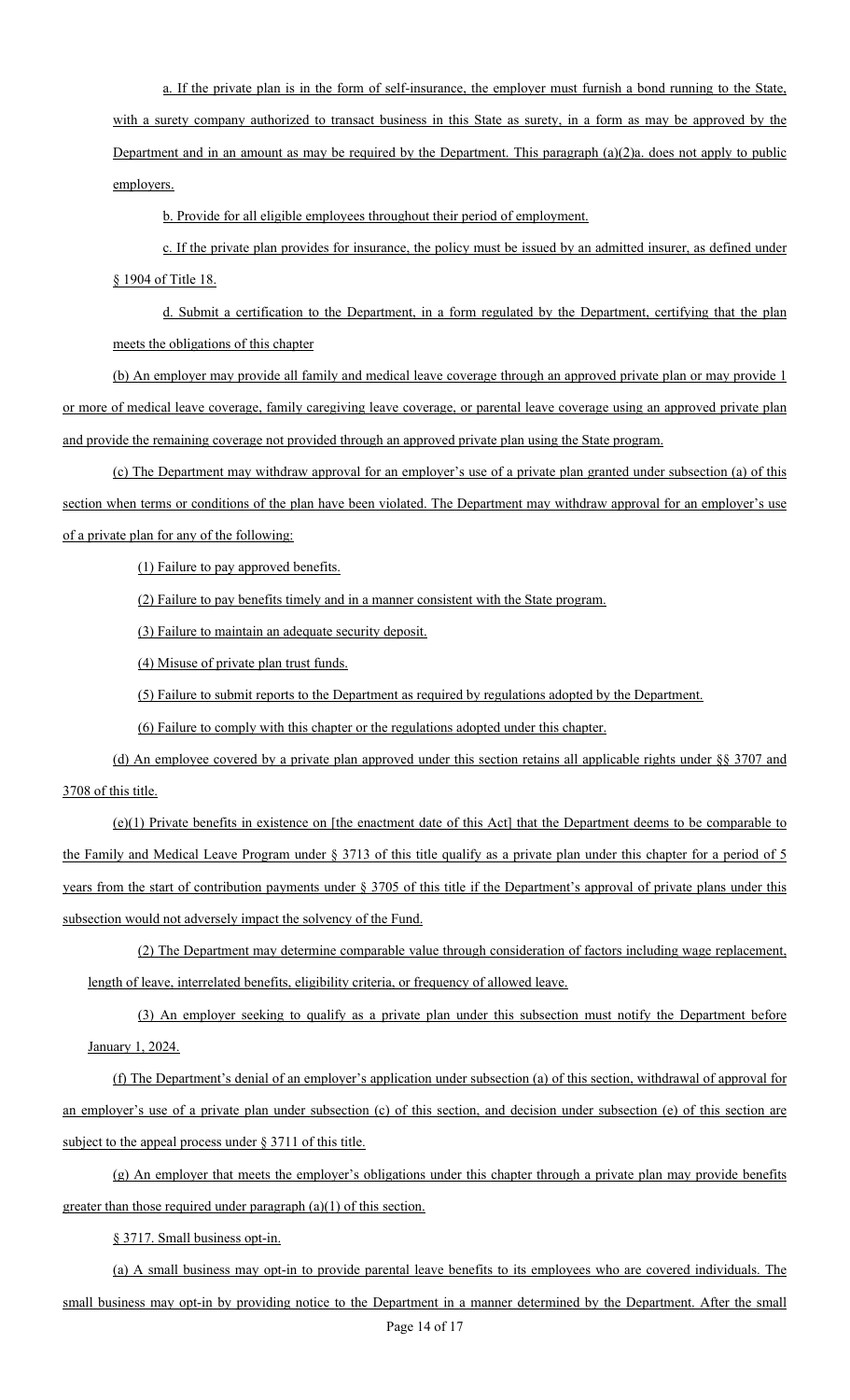business opts-in, the small business must remain opted-in for a period of at least 3 years and may opt-out of coverage for parental leave benefits with 12 months' notice to its employees and the Department, to take effect not sooner than the end of the 3-year period.

(b) A small business may opt-in to provide medical leave benefits to its employees who are covered individuals. The small business may opt-in by providing notice to the Department in a manner determined by the Department. After the small business opts-in, the small business must remain opted-in for a period of at least 3 years and may opt-out of coverage for medical leave benefits with 12 months' notice to its employees and the Department, to take effect not sooner than the end of the 3-year period.

(c) A small business may opt-in to provide family caregiving leave benefits to its employees who are covered individuals. The small business may opt-in by providing notice to the Department in a manner determined by the Department. After the small business opts-in, the small business must remain opted-in for a period of at least 3 years and may opt-out of coverage for family caregiving leave benefits with 12 months' notice to its employees and the Department, to take effect not sooner than the end of the 3-year period.

§ 3718. Powers of the Department.

(a) The Department shall administer and enforce this chapter.

(b) A complaint, on a form created by the Department, may be filed with the Department for noncompliance with this chapter.

 $(c)(1)$  The Department may audit employers for compliance with this chapter, as determined by the Department.

(2) Nothing in this chapter limits the Department of Insurance's jurisdiction over an insurer issuing an approved private plan.

(d) The Department may do all of the following under the Department's audit and investigative authority to determine noncompliance with this chapter:

(1) Enter and inspect, after 1 day's notice to the employer, the premises or place of business or employment and, on demand, examine and copy, wholly or partly, any or all books, registers, payrolls, and other records, including those required to be made, kept, and preserved under this chapter.

(2) Question any employer, employee, or other person in the premises or place of business or employment.

(3) Require from an employer full and correct statements in writing, including sworn statements, on forms prescribed or approved by the Department, with respect to the compliance with this chapter, as the Department may deem necessary or appropriate.

(4) Investigate such facts, conditions, or matters as the Department may deem necessary or appropriate to determine whether this chapter has been or is being violated.

(5) Hold hearings, administer oaths, and examine witnesses under oath, issue subpoenas, compel the attendance of witnesses and the production of papers, books, accounts, records, payrolls, documents, and testimony, and take depositions and affidavits in any proceeding before the Department. If a person fails to comply with a subpoena lawfully issued or a witness refuses to testify to a matter that the witness may be lawfully interrogated, the Superior Court, on application by the Department, shall compel obedience as in the case of disobedience of the requirements of a subpoena issued from the Court or a refusal to testify to the Court.

(e)(1) Following an investigation in which the Department makes an initial determination that an employer has violated 1 or more provisions of this chapter, or an initial determination that a covered individual received an overpayment or violated §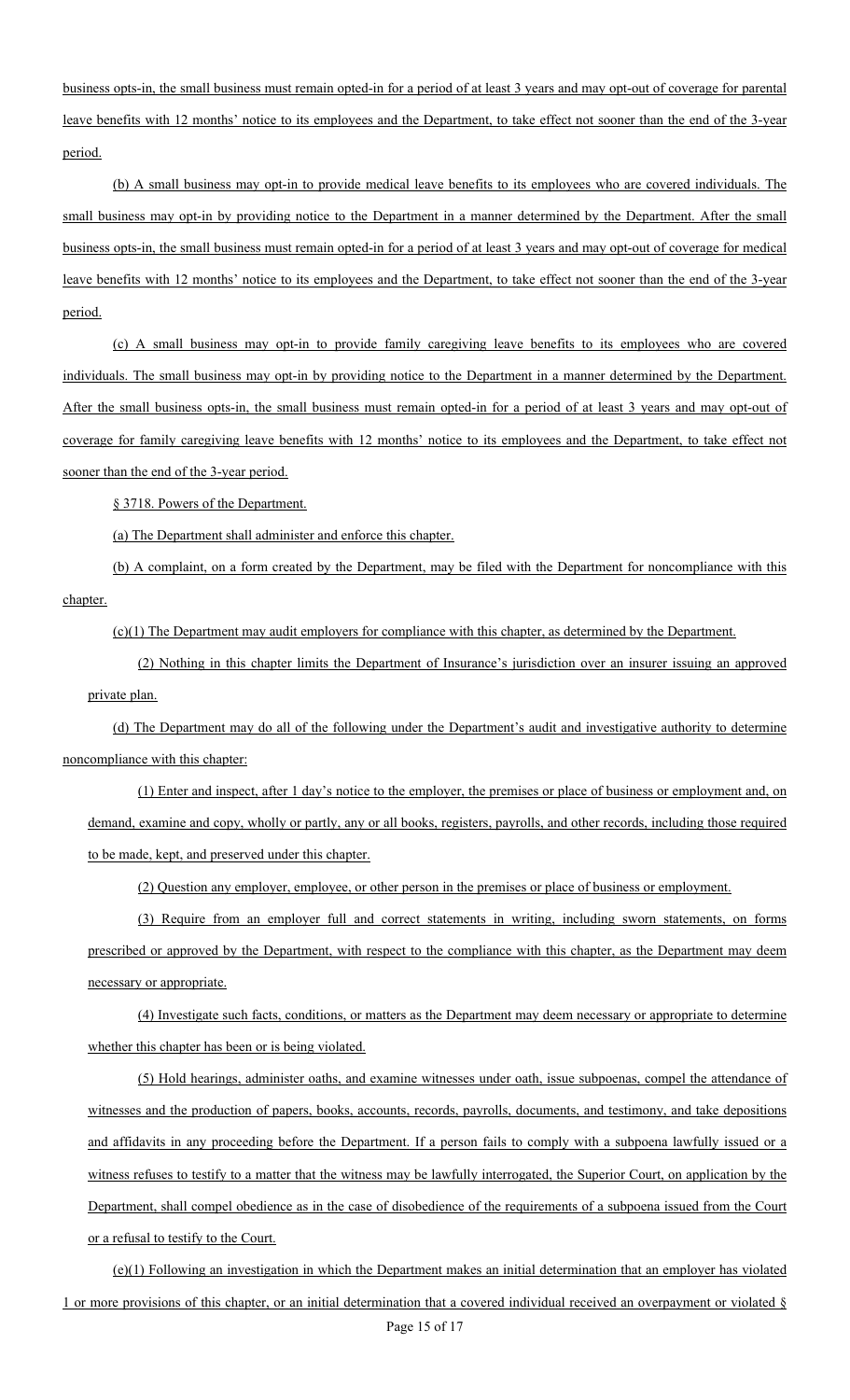3712 of this title, the Department shall notify the employer or covered individual of the initial determination and of any amounts owed and shall provide the employer or covered individual with an opportunity to appeal the Department's determination to the Family and Medical Leave Insurance Appeal Board ("Board"). If the Department finds a violation of this chapter, the Department may issue civil penalties under § 3719 of this title.

(2) An initial determination that is not appealed within 15 days of the date of the notice is deemed a final determination, and the employer or covered individual shall pay any payments or penalties included in the initial determination to the Fund.

(3) If the initial determination is appealed within 15 days from the date of the notice, the Board shall hear the appeal within a reasonable time.

(4) The Board shall conduct a hearing on appeal under the Administrative Procedures Act, Chapter 101 of Title 29, and the regulations adopted by the Board. The decision of the Board is final unless appealed to the Superior Court within 30 days.

(f) The Department may institute an action in a court of competent jurisdiction for overpayments, penalties, unpaid contributions, or violations of this chapter. In an action brought by the Department under this subsection where judgment is entered for the Department, a court may award costs and, when so awarded, the same amount of costs must be allowed, taxed, and collected as are allowed, taxed, and collected for like services in the court.

(g) The Department has exclusive authority to settle any claim related to noncompliance with this.

(h) Nothing in this chapter limits the Department's power or authority under other law of this State which may be otherwise applicable to administer or enforce this chapter.

(i) The Department may not be required to pay the filing fee or other costs of the action or fees of any nature or to file bond or other security of any nature in connection with an action under this chapter or with supplementary proceedings as a condition precedent to the availability of any process in aid of the action or proceedings. The Department may join various claimants in 1 cause of action.

(j) Nothing in this chapter prevents a person from pursuing an action at law or in equity against an employer arising under other applicable law.

(k) In addition to the methods of collection authorized by this chapter, the Department may collect a final determination of liability of an employer or covered individual to the Fund by any manner available under other law of this State, including by any manner that unemployment tax assessments may be collected under Chapter 33 of this title, including §§ 3358, 3360, 3361, 3363, 3368, and 3369 of this title.

§ 3719. Penalties.

(a) An employer who violates or fails to comply with any requirement of this chapter, including failing to file reports as prescribed by the Department, failing to make contributions as required by this chapter, and failing to properly handle and remit wage deductions from employees to the Department, is deemed in violation of this chapter and is subject to a civil penalty of not less than \$1,000 nor more than \$5,000 for each violation.

(b) An employer who discharges or in any manner discriminates against an employee because that employee has made a complaint or has given information to the Department under this chapter, or because the employee has caused to be instituted or is about to cause to be instituted any proceedings under this chapter, or has testified or is about to testify in any proceedings is deemed in violation of this chapter and is subject to a civil penalty of not less than \$1,000 nor more than \$5,000 for each violation.